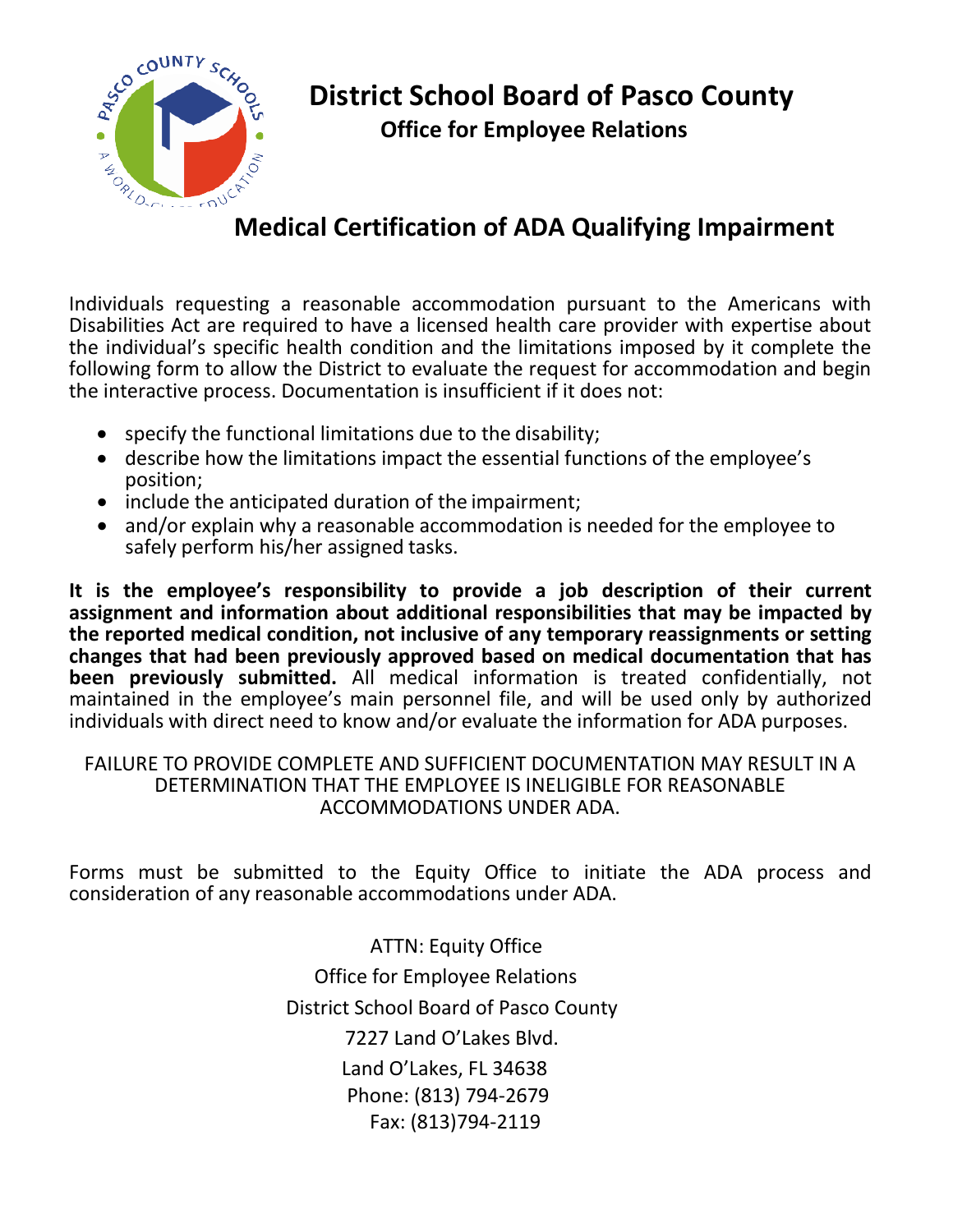### SECTION I: TO BE COMPLETED BY EMPLOYEE

| Employee #:                 | DOB:                  |  |  |
|-----------------------------|-----------------------|--|--|
| <b>First and Last Name:</b> | Phone:                |  |  |
| <b>Position:</b>            | <b>Work Location:</b> |  |  |
| Supervisor/Administrator:   |                       |  |  |

# RELEASE/VERIFICATION AND ACCURACY

**I**, *I* **complete this form for the purpose of exploring coverage and reasonable accommodation under the Americans with Disabilities Act (ADA). In addition, as it relates to this request for ADA accommodation(s) only, I authorize my health care provider to communicate with the Equity Office, both verbally and/or in writing, regarding my disability-related limitations and appropriate reasonable accommodations that may be considered.**

**I, , verify that the information I am submitting in support of my request for an accommodation is complete and accurate to the best of my knowledge, and I understand that any intentional misrepresentation contained in this request may result in disciplinary action. I also understand that my request for an accommodation may not be granted if it is not reasonable, if it poses a direct threat to the health and/or safety of others in the workplace and/or to me, or if it creates an undue hardship on Pasco County Schools.** 

| Signature: | Date: |
|------------|-------|
|            |       |

### SECTION II: TO BE COMPLETED BY HEALTHCARE PROVIDER

| <b>Name of Healthcare Provider:</b> |                    |  |
|-------------------------------------|--------------------|--|
| <b>Specialty/Type of Practice:</b>  |                    |  |
| <b>Office Phone:</b>                | <b>Office Fax:</b> |  |
| <b>Office Address:</b>              |                    |  |
|                                     |                    |  |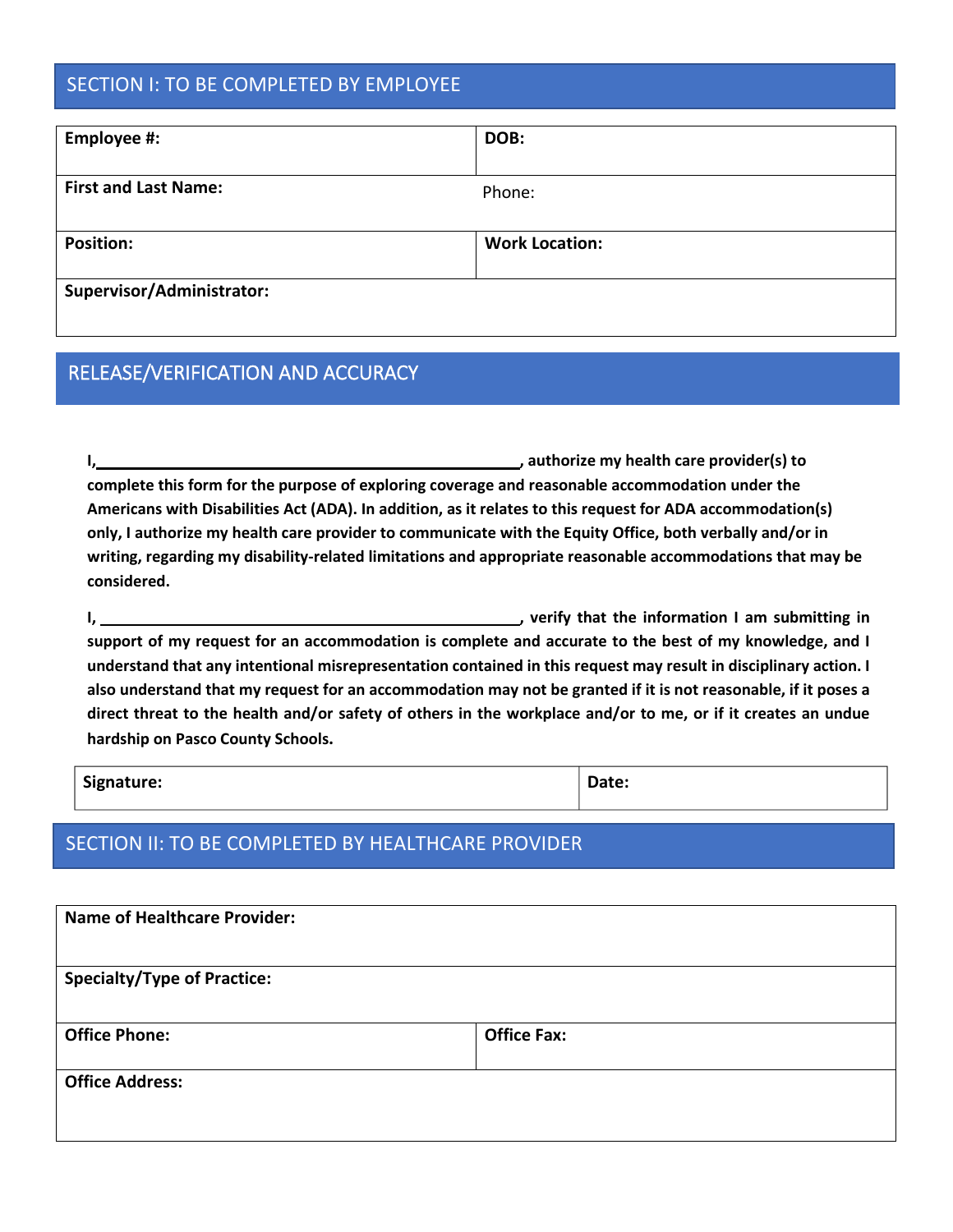## SECTION II continued: TO BE COMPLETED BY HEALTHCARE PROVIDER

| Responses to the following questions may help in determining whether an employee has a disability as defined by<br>the ADA. Please circle YES or NO                                                                                                                                                                                                                                                                                                                                                                                                                        |                                                                    |                         |                         |  |  |
|----------------------------------------------------------------------------------------------------------------------------------------------------------------------------------------------------------------------------------------------------------------------------------------------------------------------------------------------------------------------------------------------------------------------------------------------------------------------------------------------------------------------------------------------------------------------------|--------------------------------------------------------------------|-------------------------|-------------------------|--|--|
|                                                                                                                                                                                                                                                                                                                                                                                                                                                                                                                                                                            | Does the employee have a physical or mental impairment?            |                         | <b>YES</b><br><b>NO</b> |  |  |
|                                                                                                                                                                                                                                                                                                                                                                                                                                                                                                                                                                            | If $yes$ , what is the impairment(s) and /or diagnosis:            |                         |                         |  |  |
| Is/Are the substantial limitation(s) associated with this diagnosis                                                                                                                                                                                                                                                                                                                                                                                                                                                                                                        |                                                                    | <b>YES</b><br><b>NO</b> |                         |  |  |
| permanent?<br>If NOT permanent, how long will the limitation(s) likely last?                                                                                                                                                                                                                                                                                                                                                                                                                                                                                               |                                                                    | Weeks<br>Months         |                         |  |  |
| NOTE: If the employee requests or requires reasonable accommodations beyond the anticipated duration,<br>an updated Medical Certification will be required.                                                                                                                                                                                                                                                                                                                                                                                                                |                                                                    |                         |                         |  |  |
| Answer the following questions based on what limitations the employee has when his/her condition is in an active<br>state, and what limitations the employee would have if no mitigating measures (e.g., medication, medical<br>equipment, hearing aids, mobility devices, prosthetics, psychotherapy, etc.) were used? Mitigating measures do<br>not include ordinary eyeglasses or contact lenses.<br>Does the impairment SUBSTANTIALLY limit a major life activity as compared to most people of the same sex and age<br>in the general population?<br><b>YES or NO</b> |                                                                    |                         |                         |  |  |
|                                                                                                                                                                                                                                                                                                                                                                                                                                                                                                                                                                            | If YES, what major life activity is affected? Check all that apply |                         |                         |  |  |
| Bending                                                                                                                                                                                                                                                                                                                                                                                                                                                                                                                                                                    | Interacting with Others                                            | Reading                 | Caring for Self         |  |  |
| <b>Breathing</b>                                                                                                                                                                                                                                                                                                                                                                                                                                                                                                                                                           | Kneeling                                                           | Seeing                  | Walking                 |  |  |
| Carrying                                                                                                                                                                                                                                                                                                                                                                                                                                                                                                                                                                   | Learning                                                           | Sitting                 | Other:                  |  |  |
| Concentrating                                                                                                                                                                                                                                                                                                                                                                                                                                                                                                                                                              | Lifting                                                            | Speaking                |                         |  |  |
| Eating                                                                                                                                                                                                                                                                                                                                                                                                                                                                                                                                                                     | Pushing/Pulling                                                    | Standing                |                         |  |  |
| Hearing                                                                                                                                                                                                                                                                                                                                                                                                                                                                                                                                                                    | Reaching                                                           | Thinking                |                         |  |  |
|                                                                                                                                                                                                                                                                                                                                                                                                                                                                                                                                                                            | And/or what major bodily function(s) is/are affected?              |                         |                         |  |  |
| Bladder                                                                                                                                                                                                                                                                                                                                                                                                                                                                                                                                                                    | Endocrine                                                          | Respiratory             |                         |  |  |
| Bowel                                                                                                                                                                                                                                                                                                                                                                                                                                                                                                                                                                      | Hemic                                                              | Reproductive            |                         |  |  |
| <b>Brain</b>                                                                                                                                                                                                                                                                                                                                                                                                                                                                                                                                                               | Immune                                                             | Skin                    |                         |  |  |
| Cell Growth                                                                                                                                                                                                                                                                                                                                                                                                                                                                                                                                                                | Lymphatic                                                          | Sensory                 |                         |  |  |
| Circulatory                                                                                                                                                                                                                                                                                                                                                                                                                                                                                                                                                                | Musculoskeletal                                                    | Other:                  |                         |  |  |
| Digestion                                                                                                                                                                                                                                                                                                                                                                                                                                                                                                                                                                  | Neurological                                                       |                         |                         |  |  |

*Do not provide information about genetic tests, as defined in 29 C.F.R. § 1635.3(f), genetic services, as defined in 29 C.F.R. § 1635.3(e), or the manifestation of disease or disorder in the employee's family members, 29 C.F.R. § 1635.3(b).*